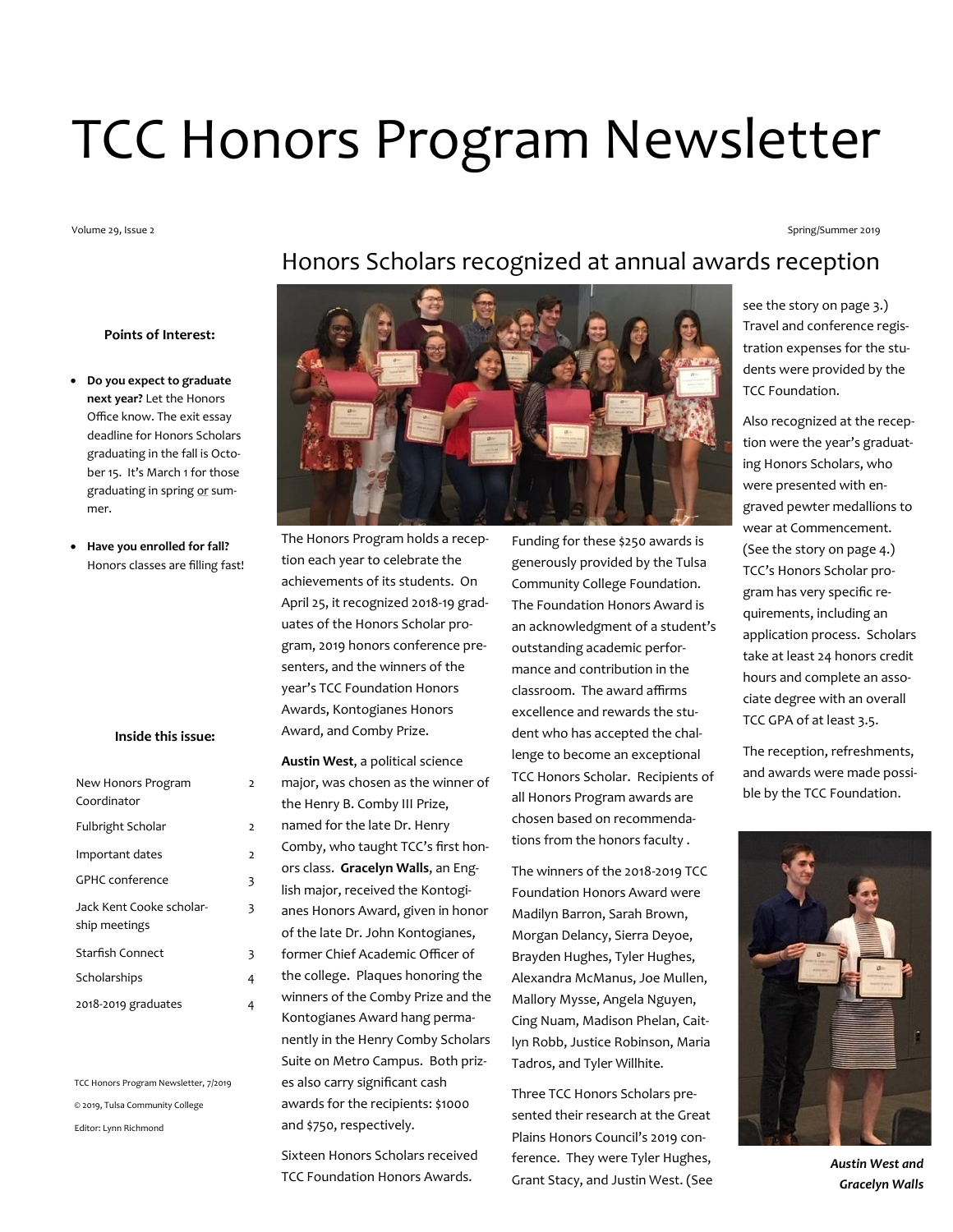# Dr. Allen Culpepper named Honors Coordinator



Dr. Allen Culpepper, associate professor of English at Southeast Campus, has been named TCC's next Honors Program coordinator, succeeding Susan O'Neal. He will take the reins in August.

Dr. Culpepper has taught TCC honors classes since Fall 2011, when he offered an honors section of American Literature I. He has been a regular on the honors schedule at Southeast Campus ever since, particularly as a professor of Honors Freshman Composition II

He holds a doctorate from the University of Tulsa, where he has also taught. His bachelor's and master's degrees are from the University of Alabama and the University of West Florida, respectively. He is a peer reviewer for the online journal *Whale Road Review* and a board member for OSU-Tulsa's Center for Poets & Writers. His interests outside his academic discipline include theatre (he teaches a drama-themed Honors Comp II, in fact), indie rock, cats, and "possum art." (See p. 3 for some possum art.)

Dr. Culpepper will continue to teach at Southeast Campus and will bring a needed "Honors presence" to that campus. He will also be available in the Honors Office on Metro Campus one or two days a week. Students can make appointments to see him in either location (0r can look up his office hours) by visiting his profile on Starfish (see the story on page 3).

Dr. Culpepper has exciting plans for the Honors Program and looks forward to working with both students and faculty in his new role.

# TCC to host Fulbright Scholar from Northern Ireland

Throughout the 2019-20 academic year, TCC will host a Fulbright Scholar-in-Residence from Northern Ireland.

Dr. Kendra Reynolds will teach a Spring 2020 honors class, and she will be on TCC's campuses in both fall and spring semesters, giving public presentations and participating in the life of the college.

She is, like our previous Fulbright Scholars, shared with the University of Tulsa, where she will be teaching within the TU Global Scholars program.

Dr. Reynolds looks forward to conducting research in Tulsa and to experiencing higher education in the United States. Her expertise includes twenty-first century literature, gender inequality and conflict, and marginalized and exploited groups. She is presently chairwoman for Women Aloud NI, an organization that promotes "women's writing and voices in the postconflict society of Northern Ireland." She has taught writing and literature at Ulster University and has tutored secondary school students who were struggling with English language and literature classes.

She also teaches adult creative writing through libraries in Northern Ireland.

Dr. Douglas Price, TCC Director for Global Learning, has led the effort to bring Fulbright Scholars to the college. Dr. Price recently said, "It is a tremendous gift to the institution to have an individual from another world area spend such a significant amount of time sharing perspectives on literature and writing with faculty and students. Dr. Reynolds will be a catalyst for our efforts to forge and sustain academic connections with Ulster University."

## Important dates for your calendar

The 2019 **Honors Roundup**, the annual meeting and pizza dinner required of all Honors Scholars, will take place on Wednesday, **Sept. 11**, in the late afternoon. All Honors Scholars will receive an email about the exact place and time.

The Honors Program will again sponsor a **"research retreat"** open to all interested students. This year's will take place on Friday, **October 18**. Reservations will be required; watch your TCC email for an announcement and registration instructions. The Honors Program's **annual awards reception** will be held April 8, 2020, in late afternoon. All Honors Scholars are encouraged to attend and help us applaud the achievements of our graduating Scholars, award winners, and conference presenters for the 2019-20 academic year.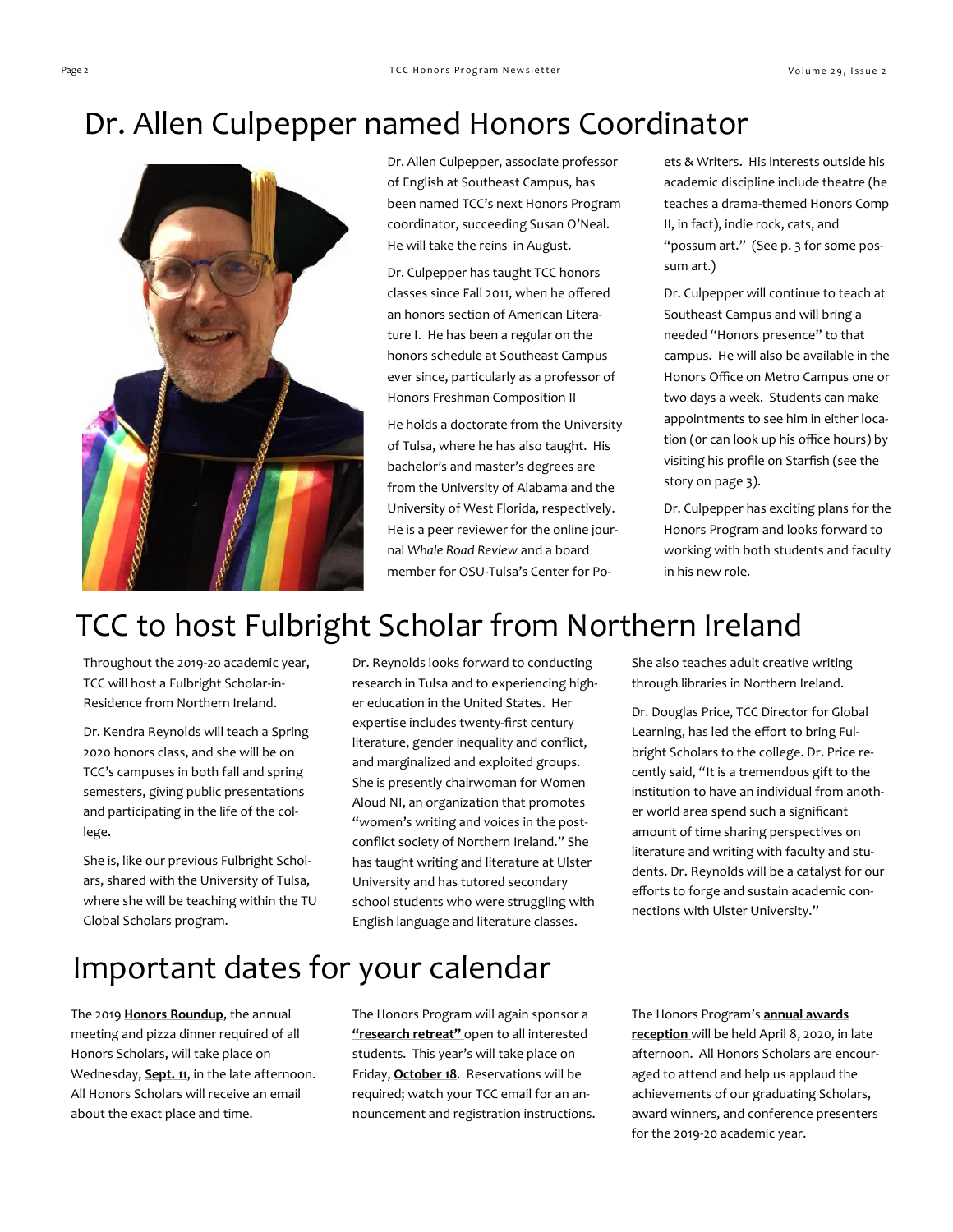

*GPHC presenters, from left, Justin West, Tyler Hughes, and Grant Stacy*

The Great Plains Honors Council held its 2019 conference April 5-7 in Tyler, Tex.

Honors Scholars Tyler Hughes ("'The Sacred Line': Class Division within *Snowpiercer* and 'The Lesson'"), Grant Stacy ("Polycultural Solutions to Environmental Problems"), and Justin West ("Zero Waste Initiative: Waste Audits for a Sus-

## 2019 Great Plains Honors Council conference

tainable Campus") represented TCC as conference presenters. Their travel and conference registration expenses were provided by the Scholars-in-Motion grant from the TCC Foundation.

The presenters were accompanied by Honors Program Coordinator Susan O'Neal, Honors Specialist Lynn Richmond, Dean of Engaged Learning Cindy Shanks, Honors faculty members David Charlson and Allen Culpepper, and fellow Honors Scholar Justice Robinson. O'Neal and Richmond attended the organization's annual business meeting. As a member of the GPHC development committee, Richmond also participated in a meeting of the GPHC executive committee and reported on her work as GPHC website manager.

In addition to stimulating academic presentations, conference-goers enjoyed excursions to historical and cultural sites

in and around Tyler and heard a presentation by Cristina Tzintzún, executive director of Jolt, a Texas-based advocacy group that builds the political power of the Latino community.

TCC's travellers stopped for lunch in Paris, Tex., a visit illustrated below with possum art by Dr. Allen Culpepper.

#### **Next year's conference in Wichita, Kan-**

**sas** will be co-hosted by Wichita State University and

Hutchinson Community College. The dates are March 20-22, 2020.



## Jack Kent Cooke Scholarship informational meetings this fall

In August, the application for the Jack Kent Cooke Foundation Undergraduate Transfer Scholarship—the nation's largest and most prestigious transfer scholarship—will open, with submissions due in November. Applicants must have 30+ earned hours after the fall term, with cumulative GPAs of 3.5 or higher. They

should plan to transfer to a four-year institution in Fall 2020 (no earlier or later), and they must demonstrate unmet financial need. To learn more about the application process and decide whether you're a good candidate, come to either of two informational meetings with the scholarship's TCC representative, Honors Coordinator Allen Culpepper.

**Metro**: 4:00 on Friday, Sept. 20, Student Union East Lounge (MSU 214)

**Southeast**: 12:30 on Tuesday, Sept. 24, Student Union room 9109

More information is also available on the **[Jack Kent Cooke Foundation website](http://www.jkcf.org)** (www.jkcf.org). Click on "Undergraduate Transfer Scholarship."

## Connect with the Honors Program on Starfish!

Have you received messages from your instructors and advisors through the new TCC system called Starfish Connect?

You may already have discovered how easy it is to look at your advisor's schedule and select your own appointment time, or send a quick email without having to look up your professor's email address in Outlook. Now, you can easily contact the Honors Program over Starfish, too!

All you need to do is click on the Starfish

link in MyTCC, and then browse "Services" until you find the Honors Program in the alphabetically arranged list. You can read basic information about the program, find a link to the program's website, and get contact information for the Honors Program coordinator and the Honors specialist. You can even make an appointment with either Dr. Culpepper or Ms. Richmond with a simple click. We recommend making appointments with us rather than trying to drop by our offices because we are

often in meetings on other campuses or speaking with prospective students in high schools and other venues. In Starfish, these other commitments will be blocked out as busy, so you can see at a glance when we are available. Please DO make an appointment to hold the time, so that we know to expect you and don't step out of the office for a minute just when you are planning to arrive! We look forward to getting our first appointment notices from *you* through Starfish. If you are an Honors Scholar, you'll find us both listed as members of your TCC team.